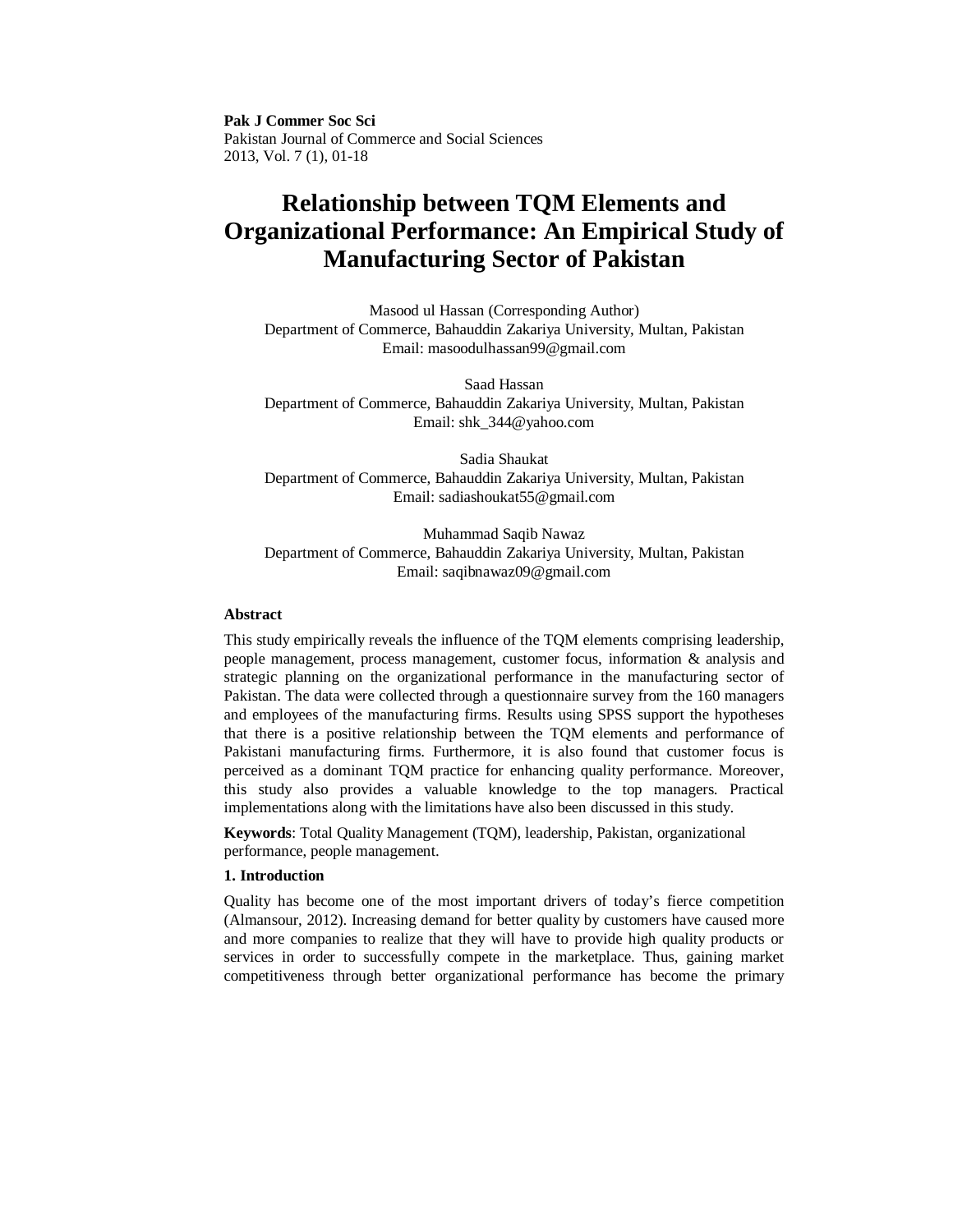vehicle behind the marketing of quality products and services (Jaramilo et al., 2005). In the mid-1980s, W. Edwards Deming, Joseph Juran and Kaoru Ishikawa (Hackman and Wageman, 1995) introduced the core ideas of TQM which are accepted as an integrated strategy for improving product/service quality to compete and provide strategic advantages in the market (Evans and Lindsay, 1995; Dean and Bowen, 1994; Garvin, 1991; Demirbag, Tatoglu, Tekinkus and Zaim, 2006). However from the last two decades, TQM has received great attention (Jung and Wang, 2006). Much literature has been written on TQM and its value in improving performance of manufacturing firms suggesting that TQM implementation is positively associated with firm's operational performance in terms of cost, quality and flexibility (Choi and Eboch, 1998; Cerio 2003). This Implication of TQM in manufacturing sector has also been narrated by Sharma and Kodali (2008) by stating that significance of TQM in manufacturing sector cannot be denied because it is an important tool for bringing excellence in the firm. Many companies of Japan and Europe have gained or regained their competitive advantage based on TQM principles. Companies which were facing decline in their performance not only restored their position but also have increased their profitability and market share by applying TQM approach in their business. Ford, Harley-Davidson and Xerox are some of them. Thousands of other companies applied the similar practices and have increased their market share and profitability. However, there are few manufacturing companies, which ignore the elements of TQM and still succeed (Samson and Terziovski, 1998). Hence, performance improvements resulting from the implementation of TQM are in fact mixed. Moreover, though, continuous attention have been given to TQM in industrialized countries including USA, Japan, UK and other European countries, however, from the last decade researchers have started studying total quality management in developing countries (Temtime, 2003; Hoang et al., 2006; Das et al., 2008; Khanna et al., 2010; Satish and Srinivasan, 2010; Al-Swidi and Mahmood, 2012) including Pakistan but still little is known about TQM practices and their effects in Pakistani manufacturing industries. For Pakistan's economic health relating to manufacturing products, TQM is regarded as an important mean for the improving the quality of the products (Hassan et al., 2012).

Manufacturing sector of Pakistan contributes an important role in the economy and bears a significant importance. This sector is the third largest sector of Pakistan after services and agriculture. It plays a vital role in the economy of Pakistan. Its contribution in the GDP of Pakistan is 18.7%. Industrial Policy 2012 of Pakistan claims at least 8% annual growth and more than 100% value addition in manufacturing sector. About 75 percent of Pakistan's exports comprise of the manufacturing goods and this sector needs to be strengthened (www.finance.gov.pk). Therefore Government of Pakistan with an aspire to turn Pakistan into a factory for world rather than shop has developed national industrial policy with an objective of competitiveness, growth and value addition in the Pakistan's manufacturing sector. Moreover government of Pakistan has also launched Prime Minister Quality Award, in which professional appraisals will be carried out based on TQM standard similar to international state sponsored norm for Performance Excellence (http://www.moip.gov.pk). Thus TQM for Pakistani manufacturing firms is regarded as a major vehicle behind the accomplishment of quality performance and strategically and tactically a key ingredient for gaining a competitive advantage over their rivals within the Pakistan and across the world.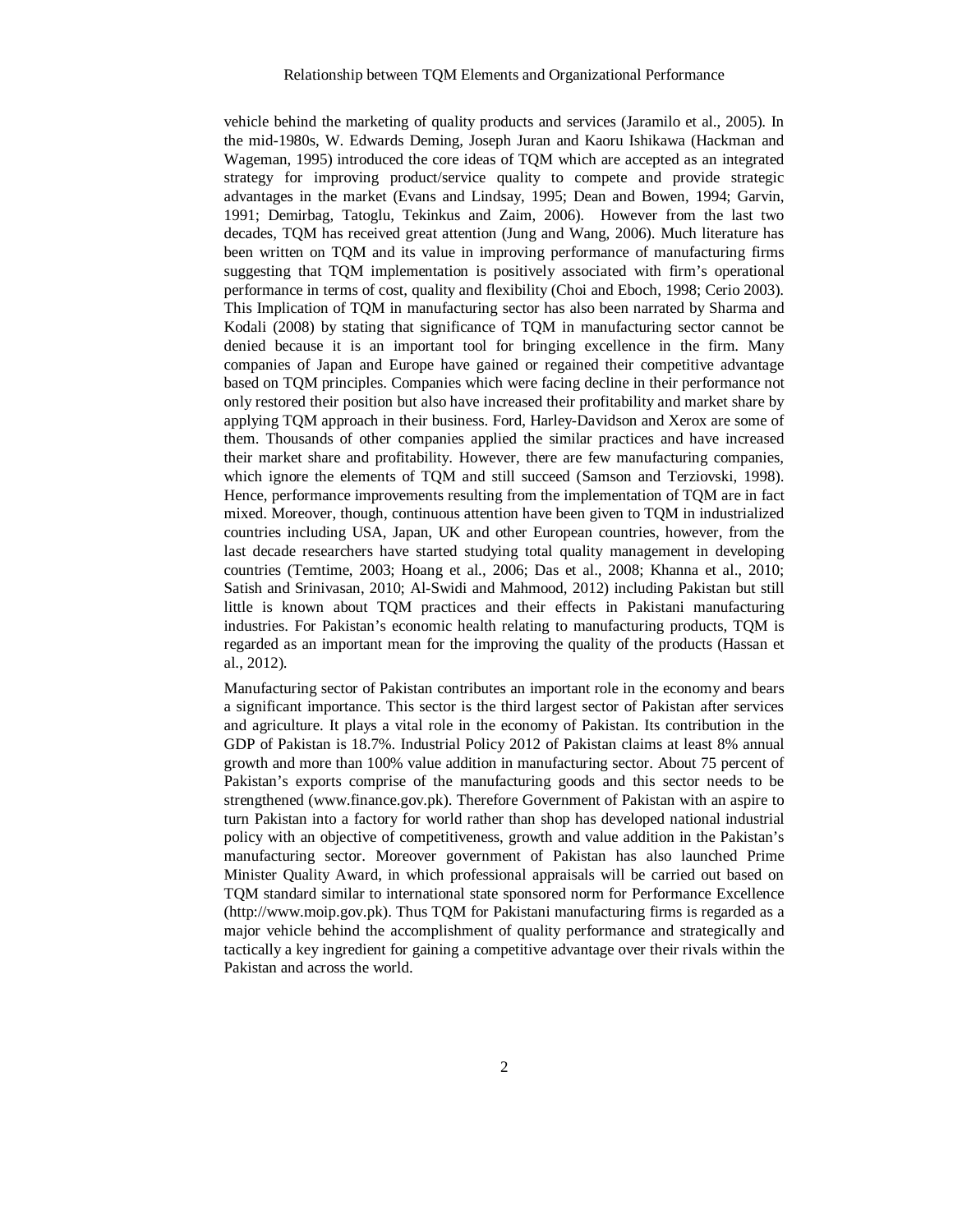The quality awards criteria are the most commonly used technique for classifying TQM elements. They provide benchmark by which organizations can evaluate their quality management method, their deployment and end business results. In this research, Malcolm Baldrige National Quality Award (MBNQA) 1987 which was established by the U.S government for providing quality leadership has been used to determine the effectiveness of TQM in Pakistani manufacturing firms. Many researchers used this award e.g. Zhang (2000) identified 11 TQM elements on the basis that it is the bestestablished and recognized framework for quality improvement. Similarly Black and Porter (1996) established a list of ten factors that are described as critical to TQM. Likewise, Saraph et al. (1989) establish the eight factors and in the study of Samson and Terzioviski (1998) six factors of TQM were used. Similar to the above researchers, this study includes the six elements for description and classification of TQM. The current study aims to empirically investigate the relationship between these six TQM elements (leadership, process management, people management, strategic planning, customer focus & information and analysis) and the organization performance in the various manufacturing industries of Pakistan. Moreover, it also intends to examine that whether these elements of TQM are valid and reliable for measuring performance. Furthermore, this paper also intends to find that in the manufacturing sector of Pakistan which TQM elements have greater managerial association with the organization performance.

#### **2. Theoretical Framework and Hypotheses Building**

#### *2.1 Total Quality Management*

## 2.1.1 Leadership

This element is considered as an important tool of TQM as it examines the senior executives, leadership and personal involvement to provide direction for maintaining and building a system that enhances organizational performance. Leadership is liable for the setting of goals that leads the organization towards increased performance. Deming (1986) and Juran (1989) provided that leadership is responsible to implement a quality process in the organization. For quality issues it is more responsible than workers. Furthermore, Timothy, Andy and Victoria (2011) provided that leadership guides the people to meet the goals and targets. Moreover, the core purpose of leadership is to give support, encouragement, and deals with the problems from the front end in the organization.

#### 2.1.2 People Management

For any firm, their people are most important to them. Without their support, manager finds decline in their performance and productivity. To remain competitive, organization must train and manage their people to improve their skills  $\&$  abilities which results in increased performance. Delaney and Huselid (1996) found that human resource management strategies have a positive effect on the organizational performance. Similarly, Delery and Doty (1996) argue that optimal HRM strategies improve the organization performance. Moreover, study of Li (2000) found that HRM strategies such as training, information sharing and participative management are helpful in enhancing the performance of a firm. Khan (2010) considered the human resource as a tool to enable the organization to use its resource efficiently and effectively that in turn boost the organizational performance dynamically. In the same context, Vanhala and Ahteela, 2011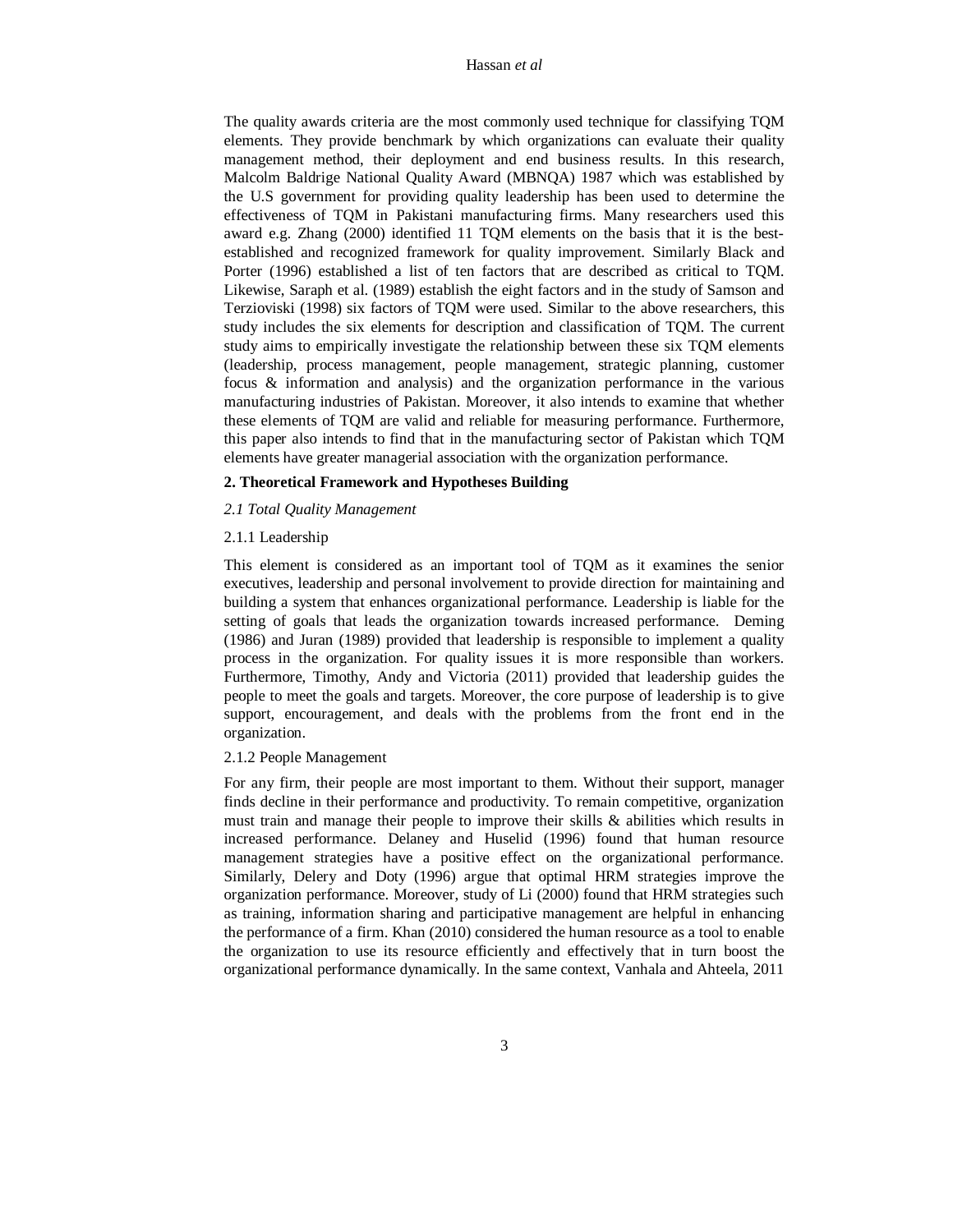study concludes that effective management enables their subordinates to do their job successfully that in return increase the firm performance efficiently.

#### 2.1.3 Customer Focus

Customers are the important asset for any company. In order to be successful, organizations have to design their products according to the needs of customers. Customization is the key for achieving profitable growth (Asikhia 2010). Similarly, Kotler (2004) study asserts that organization can achieve profitable growth by building high customer lifetime value. His findings further emphasizes that organization must move from the level of studying customer segments to shaping their products according to the customers' needs and wants. In the same context the study of Barah and Tee (2002) stated that managing customer relation, recognizing their needs and demands increases the organizational performance and eventually results in long term success. However, Evans and Lindsay (1995) study portray customer focus as how efficiently the organization determines the current and future need of customer, their requirements and expectations.

# 2.1.4 Process Management

Process management deals with how organization designs and introduces the product and services. It integrates production and delivery requirements that include relationship management with the suppliers (Barah andTee, 2002). Deming (1986) said that improvement in the quality lies in the handling and controlling of the process. Many organizations found major improvement in the performance through the process redesigning and reengineering.

# 2.1.5 Information and Analysis

For understanding and improving performance of organization the information and analysis provide effective measurement. It classifies the way by which organization analyzed the performance data and understands the overall performance of the organization (Barah and Tee, 2002). Philosophy of TQM stresses on the decision making based on facts, which includes analysis of information about customer needs, operational problems, and the success of improvement attempts. Moreover, it describes that how management sees information processing as a useful ingredient for improving organizational performance (Dean and Bowen, 1994). The survey question on information and analysis will describe that up to what extent benchmarking is conducted throughout the organization, over different categories that define competitiveness in business.

#### 2.1.6 Strategic Planning

Strategic planning focuses on the strategies for the success of firm. Plans are made for attracting customers and improving the performance of business (Evans and Lindsay, 1995). Main purpose of planning is to make emphasis on the quality to enhance performance. Difference between the TQM perspective of strategic planning and corporate strategic planning is that corporate strategy defines that which customer is to be focused; on the other hand, TQM perspective deals with how to compete with different customers. It defines the core purpose of the organization.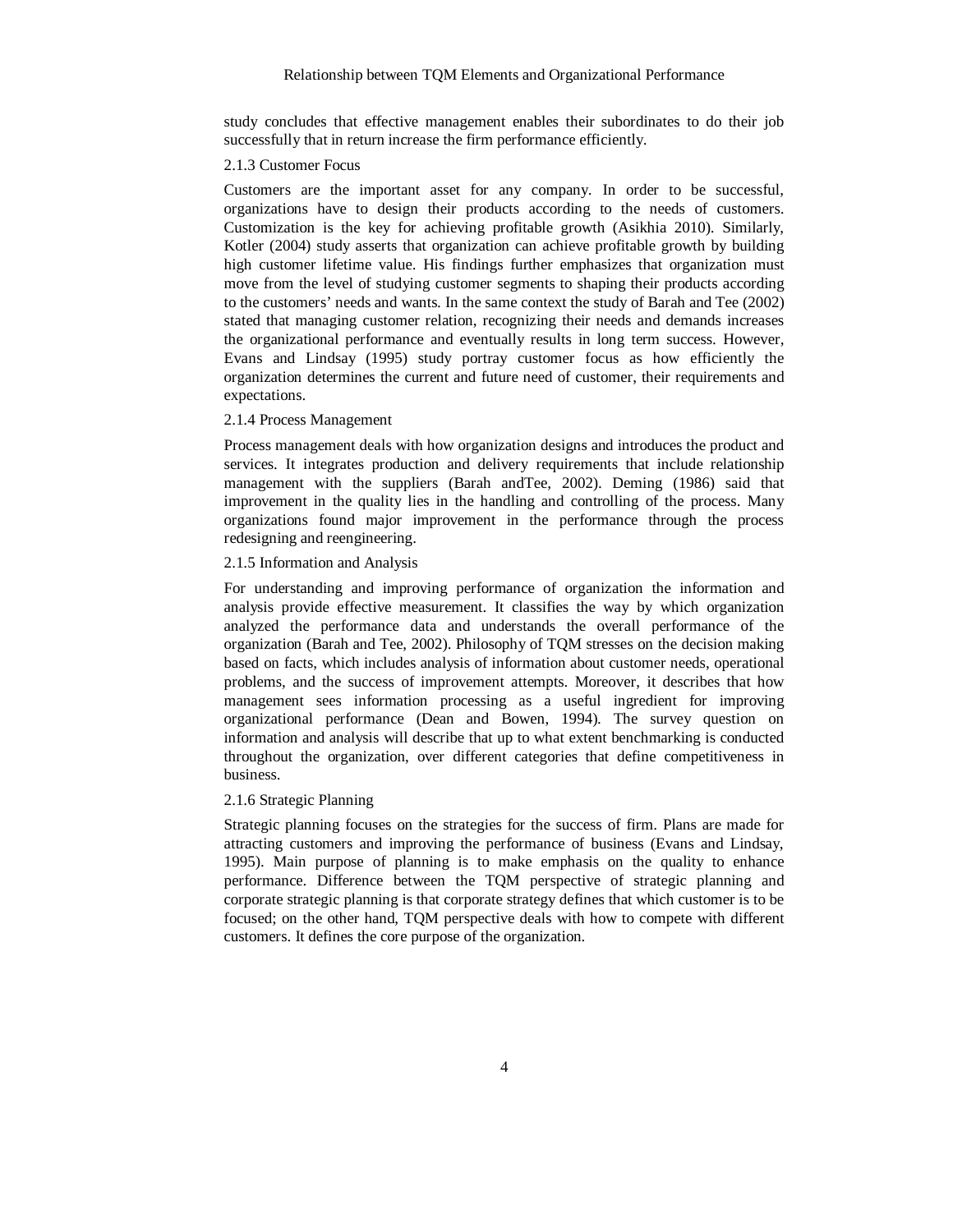#### 2.1.7 Organizational Performance

Organizational performance focuses on the quality performance and operational performance of the firm. In this study, it is taken as dependent variable. The current study will find the effect of TQM variables on this element. Moreover, the variable organizational performance has the items relating to customer satisfaction, employee morale, productivity, quality of output and delivery performance.

# *2.2 Relationship between TQM and Organization Performance*

Many researchers studied the impact and relationship of TQM with the performance of the organization. Anurangam, Ooi and Fong's (2008) study shows that TQM elements like leadership, process management, information and analysis and customer focus is positively related to the quality performance. Similarly, Wang, Jen, Ling's (2010) study found that leadership and the human-resource management both have a significant positive effect on the performance of the organization. Furthermore, with the help of visionary leadership, subordinates will apply their hidden potential more positively towards the organization and hence performance will be improved. Timothy, Andy. & Victoria's 2011 recent study shows that transactional leadership which includes the exchange process relates positively to the organizational performance. Moreover, the results of Timothy, Andy & Victoria's 2011 study show that there is a positive and significant effect of transactional leadership on the organization performance. In the same context, Sandbakken (2006) stated that leadership is most important to the organizational performance. Furthermore, the study describes about the transformational leadership in which leader develops and shares vision for future. Findings show that there is a strong positive and significant relationship between transformational leadership and performance of the firm. Joiner (2006) concluded that degree of TQM implementation is positively related to organization performance. His findings show that the more you implement TQM, the greater would be the performance. Further, the greater the firm satisfies the customer needs, motivates its employees and makes continuous improvement; the higher would be the performance. Pinho (2007) justified this by relating the TQM and organizational performance. His empirical study also shows that there is positive relationship between the above two. More the organization implements TQM, greater would be the performance. He also describes that customer orientation is also positively related to the performance. Miyagawa & Yoshida (2010) made a conclusion that the extent of implementation of TQM factors including leadership, quality of information, implementation of the strategies, human resource management  $\&$ meeting expectation of the customers has a significant effect on the performance. Correlation exists between the implementation of the TQM, and the performance but causal relationship is difficult to prove. Asikhia (2010) showed the importance of the customer orientation which is vital for the performance of the firm. Customer orientation provides the firm a better understanding of the market and the needs of the customer, by satisfying these needs the firm can improve the performance. Study concludes that performance of the firm depends on how well they see their customers. Valmohammadi's (2011) study on the manufacturing sector concludes that the TQM factors such as leadership, process management and customer focus affect on the organizational performance. Results show that there is a positive impact of these variables on the performance. Leadership enhances the performance and has a positive significant effect. Process management positively correlates with the performance and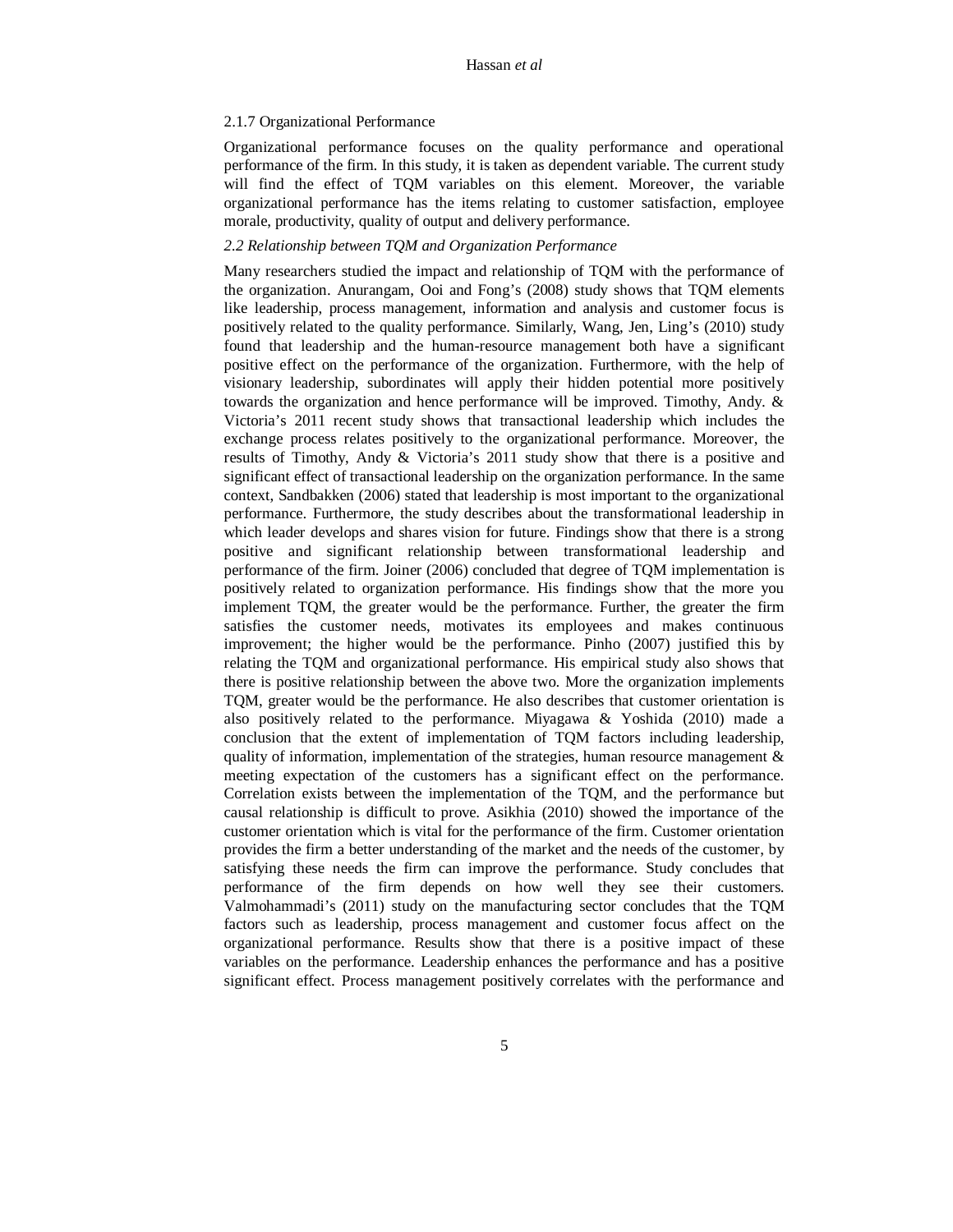same is the customer focus. In the same context, Fotopoulos and Psomas's (2010) study also reflected that TQM elements like customer focus and satisfaction and employee involvement positively and significantly relate to the performance of the firm. In the past, the study of Tan et al. (1999) examined that the use of TQM tools and practices positively affect performance. The study illustrates that performance depends on TQM and management commitment. According to Woon (2000), TQM implementation relating to the productivity leadership, process management, customer focus and satisfaction have a positive impact on organizational performance. Khan' (2011) recent study shows that performance can be predicted by the TQM elements, and these elements improve the performance of the firm. Salaheldin (2008) showed that TQM strategic tactical and operational factors have a positive impact on the performance of the organization. His study also revealed that these factors not only directly and positively relate to the organization performance but also to the financial performance of the firm. Abdullah, Tari and Akhtar (2010)'s study found that overall performance of the firm is positively and significantly affected by the soft factor of TQM like management commitment, customer focus, people management and relationship with the employees.

All the above studies show the positive relationship between TQM and the organizational performance. All these studies have statistically significant results ( $p < .05$ ) with positive correlation (r) ranging from 0.188 to 0.798 and adjusted R square  $(R^2)$  ranging from 0.007 to 0.968 as shown in Table 1. Thus, the literature exposed above would lead us to formulate the following hypothesis:

**H1:** The relationship between the leadership and the organizational performance is positive and significant.

**H2:** The relationship between the people management and the organizational performance is positive and significant.

**H3:** The relationship between the customer focus and the organizational performances positive and significant.

**H4:** The relationship between the process management and the organizational performance is positive and significant.

**H5:** Information and analysis has a positive and significant effect on the performance of the organization.

**H6:** Planning has a positive significant effect on the performance of the organization.

## **3. Literature Review**

| <b>Study</b> | Literature examining the impact of TQM     | <b>Sig</b>   |      | $\mathbf{R}^4$ |
|--------------|--------------------------------------------|--------------|------|----------------|
|              | <b>Practices on Firm Performance</b>       |              |      |                |
| Arumugam,    | Leadership and quality performance are     | <sup>p</sup> | 0.41 |                |
| Ooi          | positively related to each other.          | p            | 0.30 |                |
| And Fong     | Process<br>management and<br>quality       | p            | 0.21 |                |
| (2008)       | performance are positively related to each |              |      |                |
|              | other.                                     | p            | 0.44 |                |
|              | Information & analysis<br>and<br>quality   |              |      |                |
|              | performance are positively related to each |              |      |                |
|              | other.                                     |              |      |                |

# **Table 1: literature review**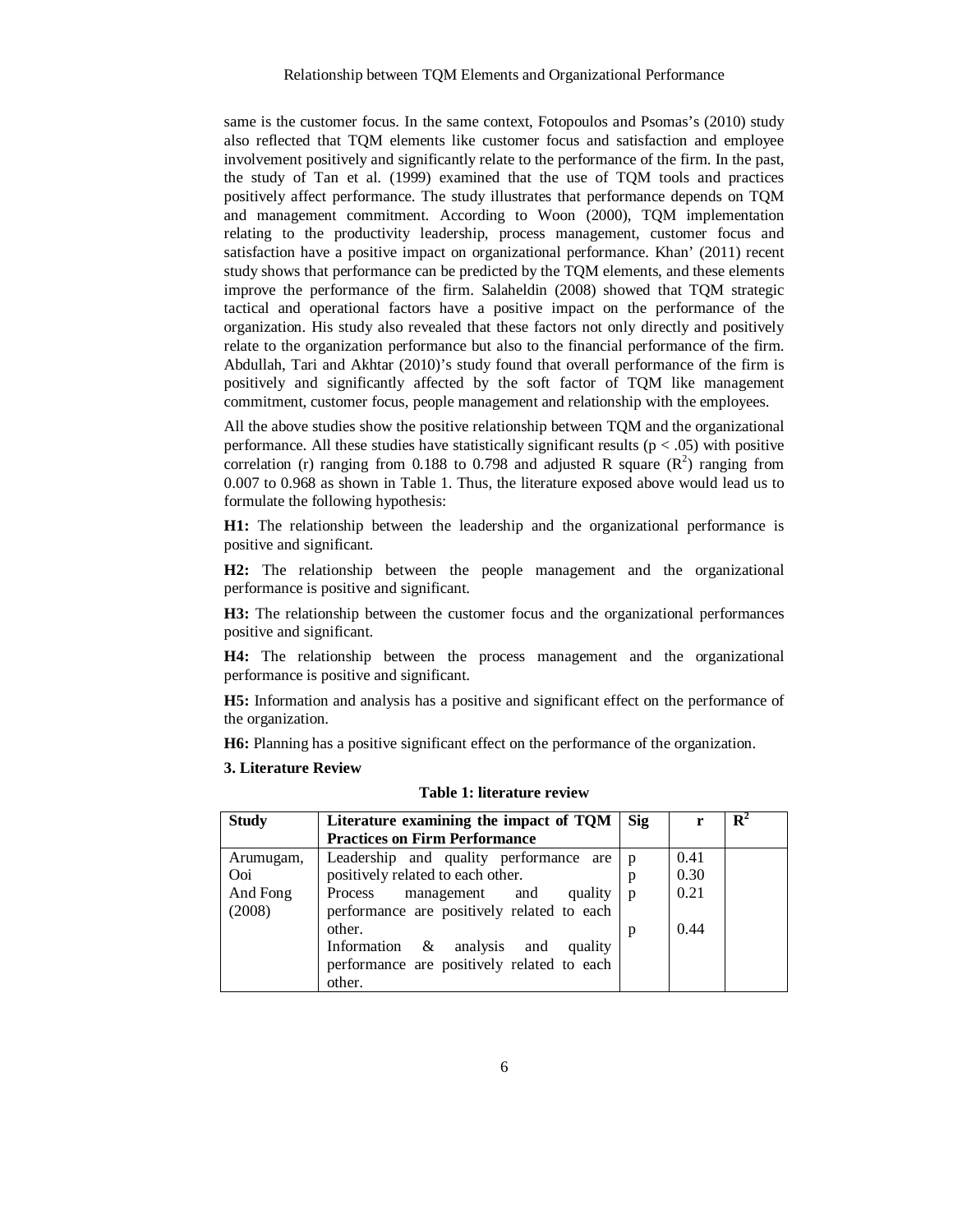|             | Customer focus and quality performance are           |              |                   |           |
|-------------|------------------------------------------------------|--------------|-------------------|-----------|
|             | positively related to each other.                    |              |                   |           |
|             |                                                      |              |                   |           |
|             |                                                      |              |                   |           |
|             |                                                      |              |                   |           |
|             |                                                      |              |                   |           |
| Wang, Jen   | H1.<br>organizational performance,<br>On             | p            |                   | 0.037     |
| Ling        | leadership style has a significant positive          |              |                   | to        |
| (2010)      | impact.                                              | p            |                   | 0.386     |
|             | H2. On organizational performance, human             |              |                   | 0.007     |
|             | resource strategies has a significant positive       |              |                   | to        |
|             | impact.                                              |              |                   | 0.265     |
| Timothy,    | H1. Effects of transactional leadership styles       | p            |                   | 0.9689    |
| Andy T.     | on follower/organizational performance.              |              |                   | 29        |
| Victoria    |                                                      |              |                   |           |
| O.and       |                                                      |              |                   |           |
| Idowu A.    |                                                      |              |                   |           |
| (2011)      |                                                      |              |                   |           |
| Sandbakken  | H1.<br>The<br>relationship<br>between                | p            |                   | .75       |
| (2006)      | transformational<br>leadership<br>and                |              |                   |           |
|             | organizational performance is positive.              |              |                   |           |
|             |                                                      |              |                   |           |
| Joiner      | H1: The degree of implementation of TQM              | p            | 0.63              | .09       |
| (2006)      | practices<br>associated with<br>organization         |              |                   |           |
|             | performance is positively related.                   |              |                   |           |
| Pinho       | H1. The higher the total quality management          | p            | .18 <sub>to</sub> |           |
| (2007)      | (TQM) implementation, the greater<br>the             |              | .302              |           |
|             | performance of the firm.                             |              |                   |           |
|             |                                                      |              |                   |           |
|             |                                                      |              |                   |           |
| Miyagawa    | H1: The extent of implementation of TQM is           | p            |                   | $.267$ to |
| and         | significantly related to the                         |              |                   | .721      |
| Yoshida     | business performance                                 |              |                   |           |
| (2010)      |                                                      |              |                   |           |
| Asikhia     | H1:<br>orientation<br>and<br>firm<br>customer        | p            |                   | 0.71      |
| (2010)      | significantly positive<br>performance are            |              |                   |           |
|             | related to each other.                               |              |                   |           |
| Valmoham    | H1: In Iranian manufacturing SMEs Quality            | p            |                   | 0.262     |
| madi (2011) | leadership positively impacts organizational         |              |                   |           |
|             | performance.                                         |              |                   |           |
|             |                                                      | $\, {\bf p}$ |                   | 0.214     |
|             | H2.In Iranian manufacturing SMEs Process             |              |                   |           |
|             | management<br>positively<br>impacts                  |              |                   |           |
|             | organizational performance.                          | p            |                   | 0.072     |
|             |                                                      |              |                   |           |
|             | $H3$ . In<br>Iranian<br>manufacturing<br><b>SMEs</b> |              |                   |           |
|             | Customer<br>focus<br>positively<br>impacts           |              |                   |           |
|             | organizational performance.                          |              |                   |           |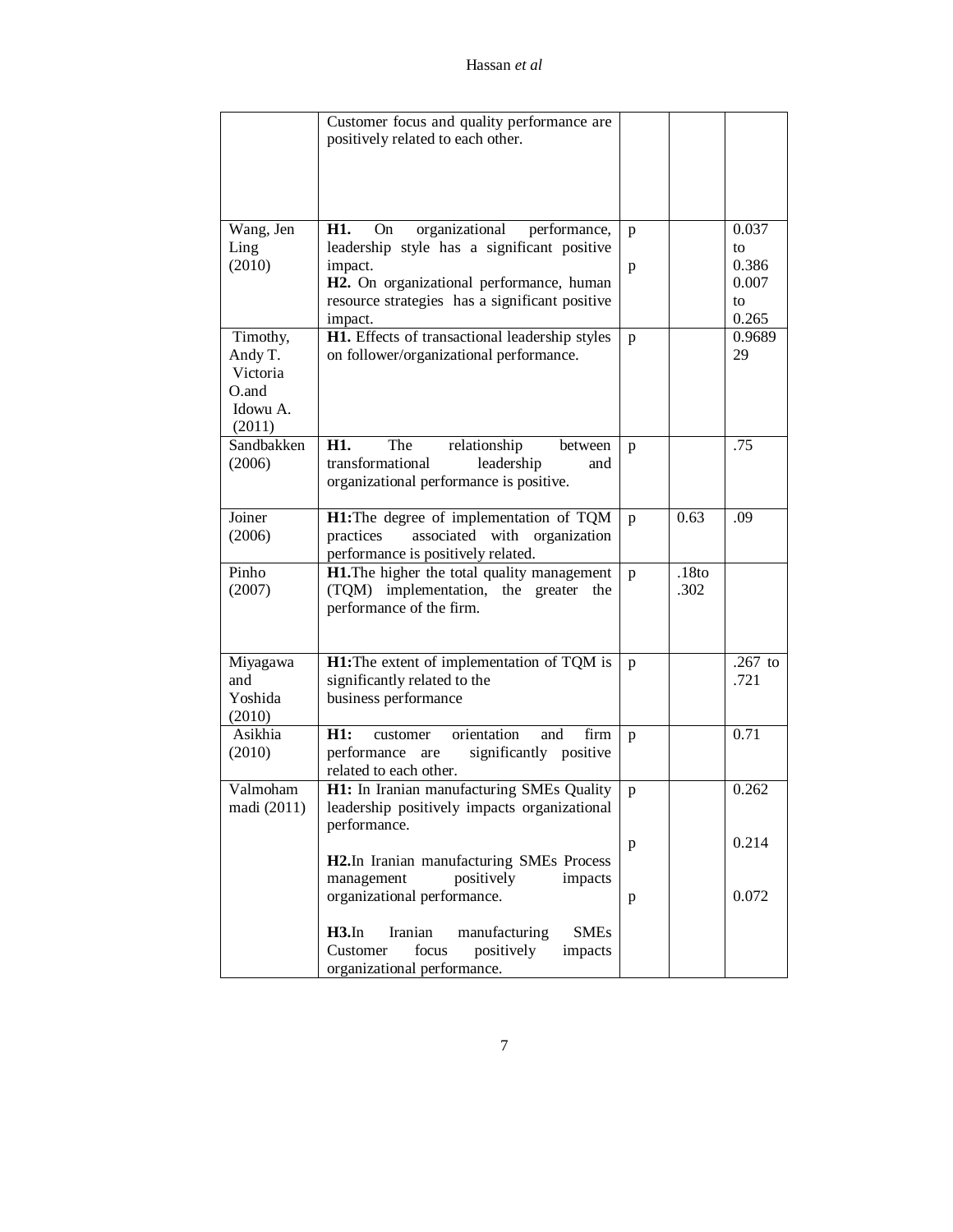| Fotopoulos       | H1: TQM practices such as<br>employee               | p            | 0.395  |        |
|------------------|-----------------------------------------------------|--------------|--------|--------|
| and Psomas       | involvement, customer focus,<br>customer            |              | to     |        |
| (2010)           | positive<br>satisfaction<br>has<br>effect<br>on     |              | 0.764  |        |
|                  | organizational performance.                         |              |        |        |
| Tan<br>et<br>al. | H1: The use of TQM tools and practices              | p            |        | 0.4406 |
| (1999)           | positively affects performance.(Performance         |              |        |        |
|                  | measures1)                                          |              |        |        |
|                  | H2: The use of TQM tools and practices              | p            |        | 0.5085 |
|                  | positively affects performance.(Performance         |              |        |        |
|                  | measures2)                                          |              |        |        |
| Woon             | H1:TQM<br>implementation<br>level<br>of             | $\mathbf{p}$ | 0.58to |        |
| (2000)           | productivity Leaders such as leadership,            |              | 0.70   |        |
|                  | process management, customer focus and              |              |        |        |
|                  | satisfaction<br>has<br>positive<br>impact<br>on     |              |        |        |
|                  | organization                                        |              |        |        |
| Khan (2011)      | <b>TOM</b><br>organizational<br>predicts<br>H<br>1. | $\mathbf{p}$ | .798   | .636   |
|                  | performance                                         |              |        |        |
|                  |                                                     |              |        |        |
| Salaheldin       | H1:TQM'S strategic ,tactical and operational        | $\mathbf{p}$ | .55    |        |
| (2008)           | factor has a direct and positive effect on the      |              |        |        |
|                  | operational performance                             | p            | .58    |        |
|                  | H2:<br>TQM'S<br>strategic,<br>tactical<br>and       |              |        |        |
|                  | operational factor has a direct and positive        |              |        |        |
|                  | effect on the financial performance                 |              |        |        |
|                  |                                                     |              |        |        |
| Abdullah et      | H1:Soft<br>factors<br>like<br>management            | p            | .237   |        |
| al.              | commitment, customer<br>focus,<br>supplier          |              | to     |        |
| (2010)           | people<br>relationship<br>and<br>management         |              | .391   |        |
|                  | dimensions (such as employee involvement,           |              |        |        |
|                  | training and education, supplier relationship       |              |        |        |
|                  | and reward and recognition) have positive           |              |        |        |
|                  | significant effect on overall organizational        |              |        |        |
|                  | performance.                                        |              |        |        |

Note: r= Pearson Correlation coefficient,  $R^{2}$ <sup>=</sup> Adjust R square

# **4. Data Collection, Measurement Scale and Analysis**

As this study examines the relationship between six elements of TQM (independent variables) and Organizational Performance (dependent variable) in the manufacturing sector of Pakistan, the data was collected from manufacturing industries of Pakistan comprising Beverages, Pharmaceuticals, Chemicals, Textile, Electronics, Cement sector and others (oil and ghee mills, sugar mills and plastic factories) in the major cities of Pakistan (Multan, Lahore, Karachi, Faisalabad, Gujranwala and Islamabad). The data were collected across the companies that have various numbers of employees ranging from 100 to 1000.

A survey questionnaire was followed for the data collection, developed by Samson and Terziovski (1997). It consisted of 53 survey questions along with company demographic questions. The questionnaire represented six dimensions of TQM and Organizational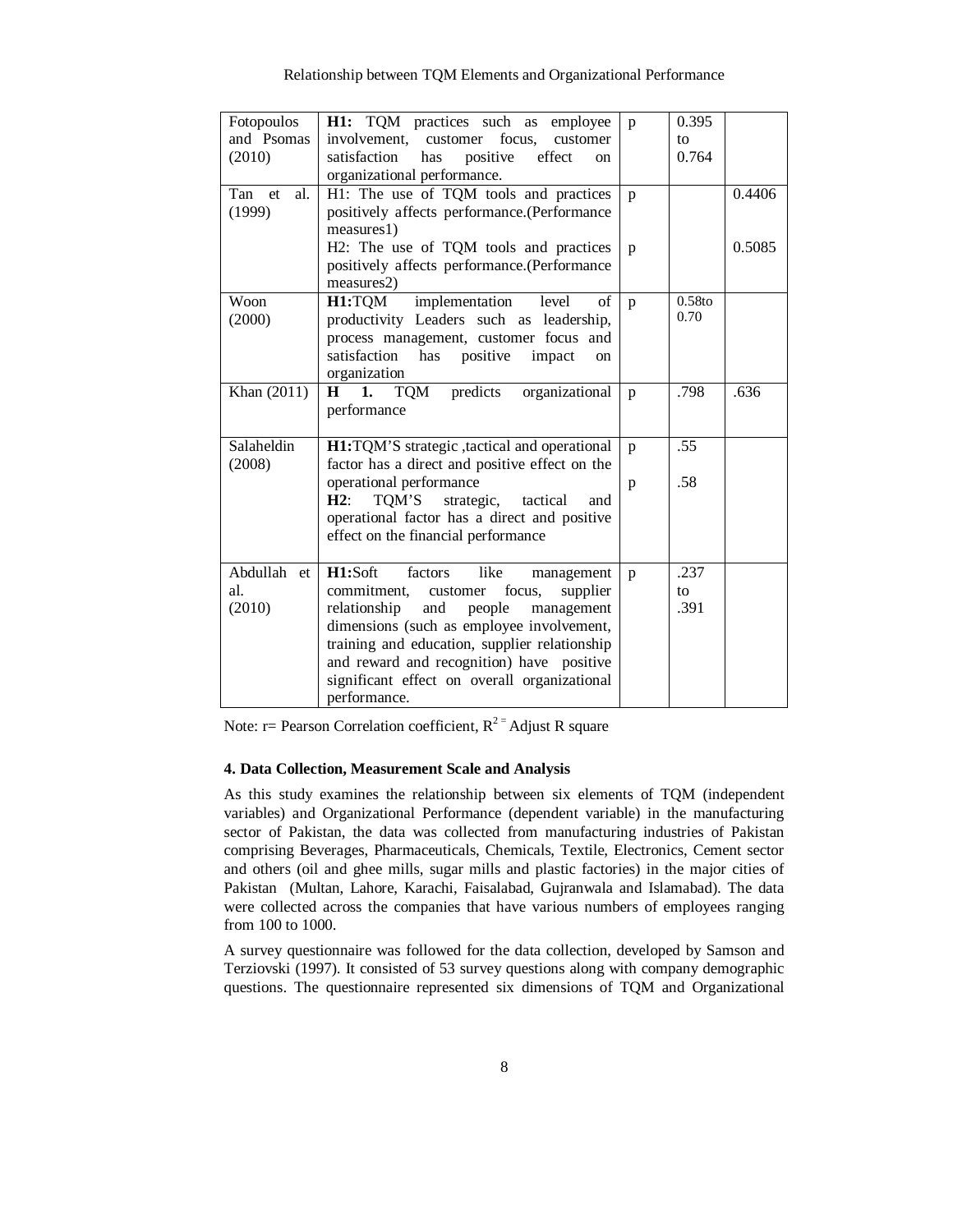performance. Five-point likert scale was used, starting from: 1-strongly disagree, 2 disagree, 3-neutral, 4-agree, 5-strongly agree, to measure the items. All the questions are shown to be reliable and valid in the previous research of Samson and Terziovski, 1997.

Questionnaires were sent to the top executives including general managers, production and marketing managers working in 220 manufacturing firms of Pakistan. Out of 220 questionnaires only 167 were received back filled. Hence the response rate came out to be 76%. Among 167 questionnaires 7 were not correctly filled and excluded for further consideration. Therefore, the actual response rate came out to be 72%.

In this study, statistical software SPSS version 17 has been used for factor and reliability analysis. Factor loadings and Chronbach's alpha of elements of TQM and organizational performance have been produced individually and are shown in Table 2 and Table 3 respectively. Factors with low factor loading were dropped out from the analysis. Out of 40 items, 11 were dropped out i.e. 3 items from leadership, 4 from people management and 2 each from process management and organizational performance.

By analyzing the results with the help of SPSS, study found that leadership (3 items has been excluded out of 6 due to low loading) has Chronbach's alpha=0.729, variance explained 65.054% and Kaiser-Meyer-Olkin (KMO) 0.683. However, people management (3 items has been excluded out of 7) have Chronbach's alpha=0.863, variance explained 78.70% and KMO 0.733. Moreover, all items of customer focus showed significant factor loadings and possess Chronbach's alpha=0.766, variance explained 46.300% and Kaiser-KMO 0.768. Similarly in strategic planning all items had significant factor loadings, having Chronbach's alpha of 0.833, variance explained 63.50% and KMO 0.541. While in process management (1 item has been excluded out of 5), has Chronbach's alpha of 0.778, variance explained 69.312% and KMO 0.683. Furthermore, Information and analysis have a Chronbach's alpha of 0.714 variance explained 64.020% and KMO 0.596.

While the dependent variable, i.e. organizational performance (2 items has been excluded out of 7) have Chronbach's alpha of 0.753, variance explained 50.825% and KMO is 0.753 respectively.

| <b>Construct</b>     | <b>Factor</b>                                         | <b>Alpha</b> | if |
|----------------------|-------------------------------------------------------|--------------|----|
|                      |                                                       | item         |    |
|                      |                                                       | deleted      |    |
| Factor 1: Leadership | At this site we proactively pursue continuous         | .671         |    |
|                      | improvement rather than reacting to crisis' 'fire-    |              |    |
| Cronbach's alpha:    | fighting'                                             | .619         |    |
| .729                 | Ideas from production operators are actively used in  | .637         |    |
|                      | assisting management                                  |              |    |
|                      | Environmental ('green'). protection issues<br>are     |              |    |
|                      | proactively managed at this site                      |              |    |
| Factor 2: people     | Employee satisfaction is formally and regularly       | .793         |    |
| Management           | measured                                              | .788         |    |
| Cronbach's Alpha:    | Our Occupational Health and Safety practices are      | .838         |    |
| .863                 | excellent                                             |              |    |
|                      | Employee flexibility, multi-skilling and training are |              |    |
|                      | actively used to support improved performance         |              |    |

**Table 2: Reliability Analysis**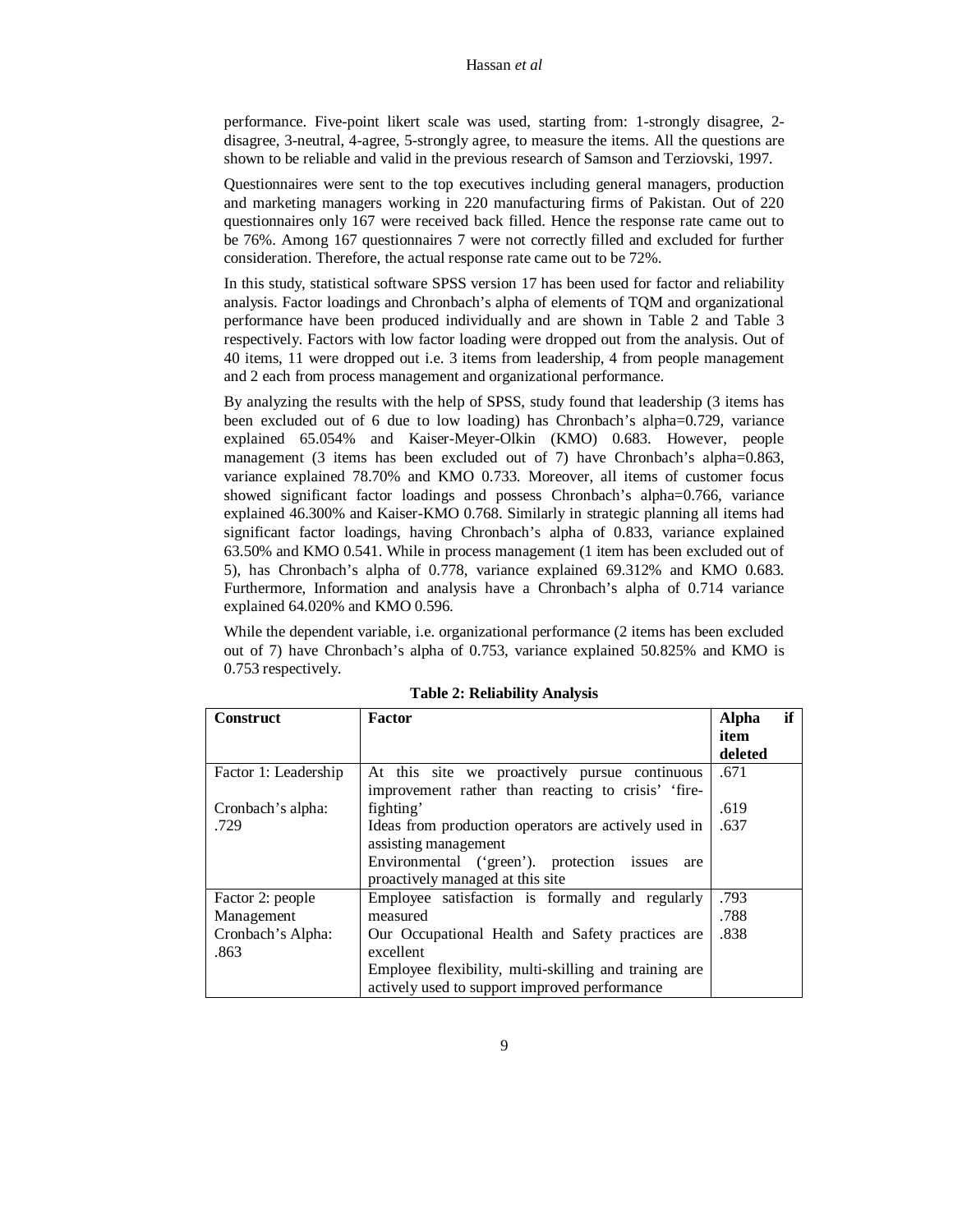| Factor 3: Customer    | We know our external customers' current and future           | .741 |
|-----------------------|--------------------------------------------------------------|------|
| Focus                 | requirements (both in terms of volume and product            |      |
|                       | characteristics)                                             | .728 |
| Cronbach's Alpha:     | These<br>customer<br>requirements<br>effectively<br>are      |      |
| .766                  | understood<br>disseminated<br>and<br>throughout<br>the       | .700 |
|                       | workforce                                                    |      |
|                       | In designing new products and services we use the            | .744 |
|                       | requirements of domestic customers                           | .733 |
|                       | We have an effective process for resolving external          |      |
|                       | customers' complaints                                        | .744 |
|                       | Customer complaints are used as a method to initiate         |      |
|                       | improvements in our current processes                        |      |
|                       | We systematically and regularly measure external             |      |
|                       | customer satisfaction                                        |      |
| Factor 4: Planning    | We have a mission statement which has been                   | .755 |
|                       | communicated throughout the company and is                   |      |
| Cronbach's Alpha:     | supported by our employees                                   | .820 |
| .833                  | We have a comprehensive and structured planning              |      |
|                       | process which regularly sets and reviews short and           | .801 |
|                       | long-term goals                                              |      |
|                       | Our plans focus on achievement of 'Best Practice'            | .811 |
|                       |                                                              |      |
|                       | When we develop our plans, policies and objectives           |      |
|                       | always incorporate customer requirements,<br>we              | .826 |
|                       | supplier capabilities, and needs of other stakeholders,      |      |
|                       | including the community.                                     | .820 |
|                       | We have a written statement of strategy covering all         |      |
|                       | manufacturing operations which is clearly articulated        |      |
|                       | and agreed to by our Senior Managers                         |      |
|                       | Our site's manufacturing operations are effectively          |      |
| Factor 5: Process     | aligned with the central business mission                    | .741 |
| Management            | Our suppliers work closely with us in product<br>development | .629 |
| Chronbach's Alpha:    | We work closely with our suppliers to improve each           | .725 |
| .778                  | others' processes                                            |      |
|                       | Our suppliers have an effective system for measuring         |      |
|                       | the quality of the materials they send to us                 |      |
| Factor 6: Information | Other firms' product quality and procedures                  | .759 |
| and Analysis          | Other firms' human resource practices and policies           | .446 |
| Chronbach's Alpha:    | Other firms' processes in bringing new products to           | .625 |
| .714                  | market                                                       |      |
|                       |                                                              |      |
|                       |                                                              |      |
| Factor 7:             | Productivity                                                 | .748 |
| Organizational        | Defects as % of productivity volume                          | .707 |
| performance           | Warranty claims cost as % of total sale                      | .696 |
| Chronbach's Alpha:    | Cost of quality as scrap & rework as % of sale               | .683 |
| .753                  | Delivery in full on time to customer                         | .708 |
|                       |                                                              |      |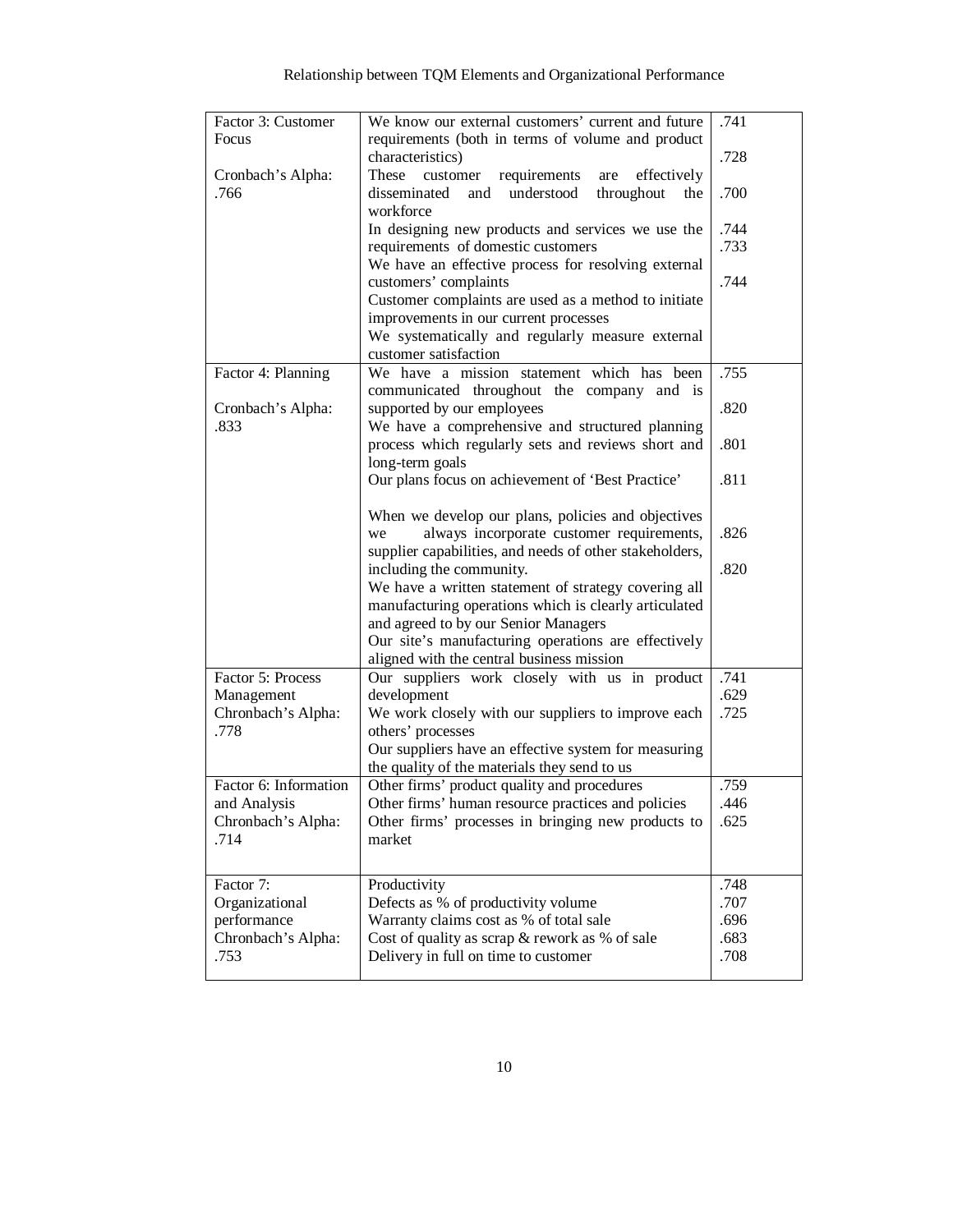| Table 3: Factor analysis |  |  |  |  |
|--------------------------|--|--|--|--|
|--------------------------|--|--|--|--|

| Factor                                                       | <b>Factor</b> | <b>Variance</b> | <b>KMO</b> |
|--------------------------------------------------------------|---------------|-----------------|------------|
|                                                              | loads         | explained       |            |
| <b>Factor 1: Leadership</b>                                  |               | 65.054          | .683       |
| At this site we proactively pursue continuous improvement    | .820          |                 |            |
| rather than reacting to crisis' 'fire-fighting'              |               |                 |            |
| Ideas from production operators are actively used in         | .810          |                 |            |
| assisting management                                         | .789          |                 |            |
| Environmental ('green'). protection issues are proactively   |               |                 |            |
| managed at this site                                         |               |                 |            |
| <b>Factor 2: people Management</b>                           |               | 78.70           | .733       |
| Employee satisfaction is formally and regularly measured     | .895          |                 |            |
| Our Occupational Health and Safety practices are             | .897          |                 |            |
| excellent                                                    | .869          |                 |            |
| Employee flexibility, multi-skilling and training are        |               |                 |            |
| actively used to support improved performance                |               |                 |            |
| <b>Factor 3: Customer Focus</b>                              |               | 46.300          | .768       |
| We know our external customers' current and future           | .652          |                 |            |
| requirements (both in terms of volume and product            |               |                 |            |
| characteristics)                                             | .700          |                 |            |
| These customer requirements are effectively disseminated     |               |                 |            |
| and understood throughout the workforce                      | .780          |                 |            |
| In designing new products and services we use the            |               |                 |            |
| requirements of domestic customers                           | .635          |                 |            |
| We have an effective process for resolving external          | .671          |                 |            |
| customers' complaints                                        |               |                 |            |
| Customer complaints are used as a method to initiate         | .634          |                 |            |
| improvements in our current processes                        |               |                 |            |
| We<br>systematically and regularly measure<br>external       |               |                 |            |
| customer satisfaction                                        |               |                 |            |
| <b>Factor 4: strategic Planning</b>                          |               | 63.50           | .541       |
| We<br>have<br>a mission statement<br>which<br>has<br>been    | .978          |                 |            |
| communicated throughout the company and is supported         |               |                 |            |
| by our employees                                             | .763          |                 |            |
| We have a comprehensive and structured planning process      |               |                 |            |
| which regularly sets and reviews short and long-term goals   | .797          |                 |            |
| Our plans focus on achievement of 'Best Practice'            | .753          |                 |            |
| When we develop our plans, policies and objectives we        |               |                 |            |
| always incorporate customer requirements, supplier           |               |                 |            |
| capabilities, and needs of other stakeholders, including the | .659          |                 |            |
| community                                                    |               |                 |            |
| Our site's manufacturing operations are effectively aligned  |               |                 |            |
| with the central business mission                            |               |                 |            |
| <b>Factor 5: Process Management</b>                          |               | 69.312          | .683       |
| suppliers work closely with us in product<br>Our             | .807          |                 |            |
| development                                                  | .871          |                 |            |
| We work closely with our suppliers to improve each           | .818          |                 |            |
| other's processes                                            |               |                 |            |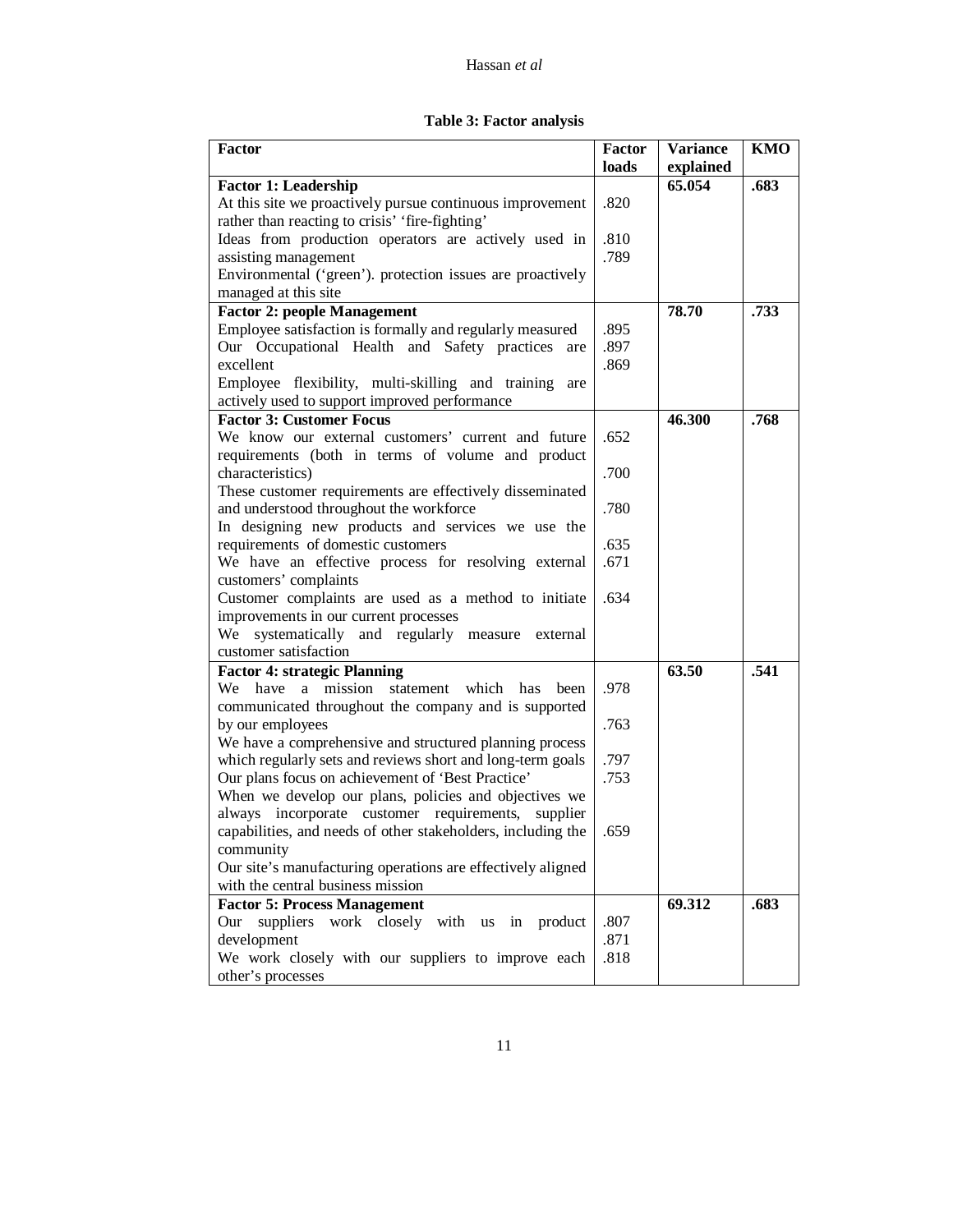| Our suppliers have an effective system for measuring the<br>quality of the materials they send to us |      |        |      |
|------------------------------------------------------------------------------------------------------|------|--------|------|
|                                                                                                      |      |        |      |
|                                                                                                      |      |        |      |
| <b>Factor 6: Information and Analysis</b>                                                            |      | 64.020 | .596 |
| Other firms' product quality and procedures                                                          | .694 |        |      |
| Other firms' human resource practices and policies                                                   | .885 |        |      |
| Other firms' processes in bringing new products to market                                            | .810 |        |      |
|                                                                                                      |      |        |      |
| <b>Factor 7: Organizational Performance</b>                                                          |      | 50.825 | .753 |
| Productivity                                                                                         | .583 |        |      |
| Defects as % of productivity volume                                                                  | .734 |        |      |
| Warranty claims cost as % of total sale                                                              | .753 |        |      |
| Cost of quality as scrap $&$ rework as % of sale                                                     | .778 |        |      |
| Delivery in full on time to customer                                                                 | .700 |        |      |
|                                                                                                      |      |        |      |

# **5. Findings**

## *5.1 Correlation Analysis*

As already discussed in the theoretical part that the basic aim of this study is to examine the relationship among TQM elements and firm performance; Table 4, therefore, presents correlation matrix along with mean and standard deviation of study variables. The significant correlation results show (\*\*correlation is significant at the 0.01) that each element of TQM is significantly correlated with organizational performance confirming initially all the hypotheses of this study.

| Number | Mean   | Standard  | 1 <sub>Le</sub> | 2.PM | 3.CF        | 4.Pl        | 5.PRM        | 6.   | 7.0P      |
|--------|--------|-----------|-----------------|------|-------------|-------------|--------------|------|-----------|
|        |        | Deviation |                 |      |             |             |              | IA   |           |
| 1.EE   | 4.0604 | .69627    | $\mathbf{1}$    | .151 | $.423$ **   | $.476^{**}$ | $.464***$    | .013 | $.460**$  |
| 2.PM   | 3.1042 | .83443    |                 | 1    | $.210^{**}$ | .099        | .043         | .088 | $.187*$   |
| 3.CF   | 3.9115 | .55794    |                 |      | 1           | $.671$ **   | $.544**$     | .051 | $.706***$ |
| 4.P1   | 3.8799 | .62556    |                 |      |             | 1           | $.620**$     | .106 | $.530**$  |
| 5.PRM  | 3.8479 | .67588    |                 |      |             |             | $\mathbf{1}$ | .071 | $.515***$ |
| 6. IA  | 4.1750 | .61764    |                 |      |             |             |              | 1    | $.178*$   |
| 7.0P   | 3.9200 | .61356    |                 |      |             |             |              |      | 1         |

#### **Table 4: correlation analysis**

Correlation is significant at the 0.01 level (2-tailed).

\*\*. Correlation is significant at the 0.05 level (2-tailed).

LE: Leadership, PM: People Management, CF: Customer Focus, PL: Planning, PRM: Process Management, IA: Information and analysis, OP: organizational performance.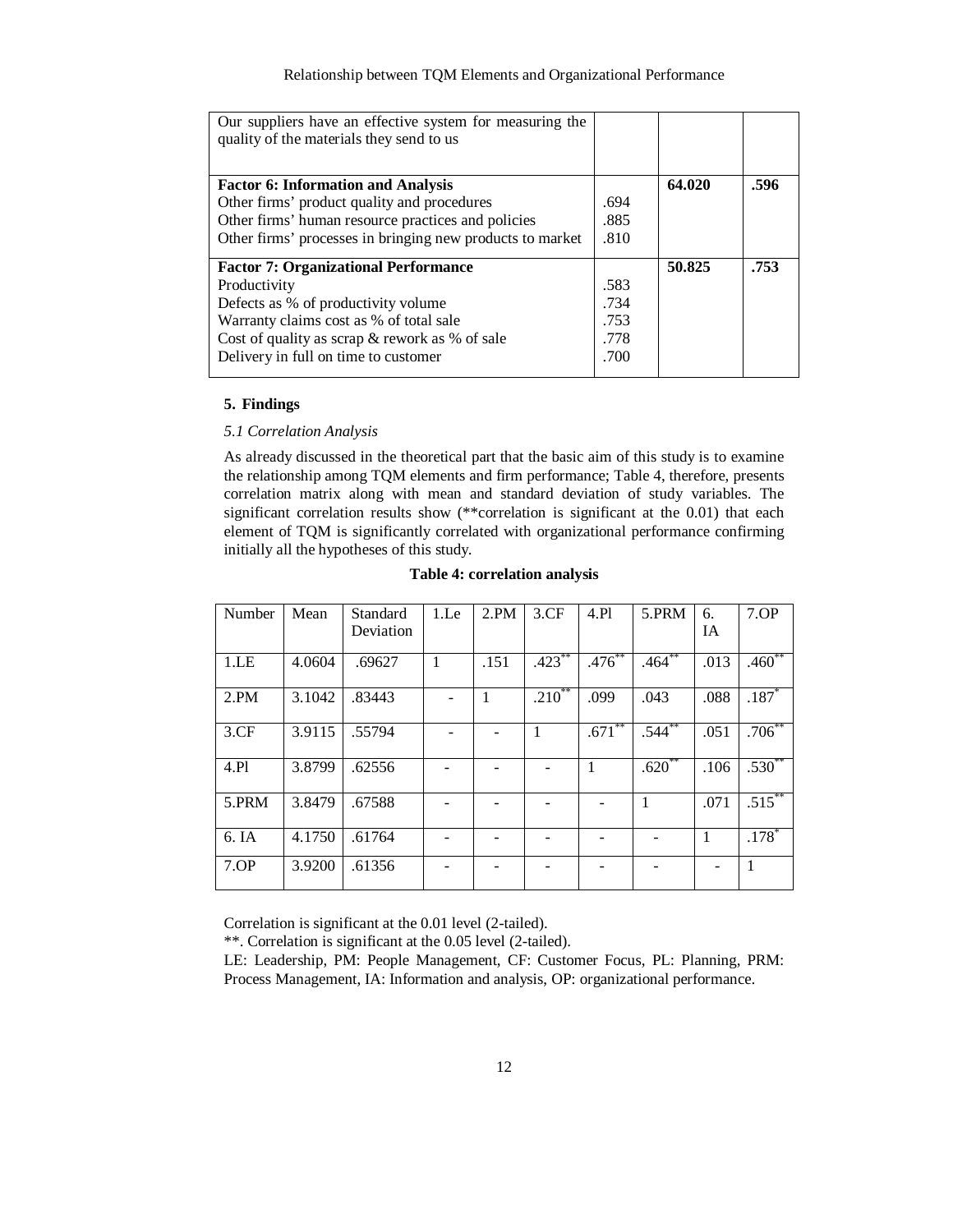# *5.2 Regression Analysis*

Linear Regression analysis has been used to examine the effects of elements of TQM on organizational performance. Some major findings of regression analysis as shown in Table 5 for each hypothesis are as follows:

Leadership has significant positive effect on organizational performance. Significant adjusted  $\mathbb{R}^2$  value in Table 5 shows that leadership explained 20.7% of the variance in organizational performance. Moreover, standardized coefficient β and T values are also significant (*p*<0.05). Hence, H1 is supported.

People management has significant positive influence on organizational performance. The significant values of T and standardized coefficient β,  $(p<0.05)$  are shown in Table 5. People management explained 2.9% of the variance in organizational performance. Therefore, H2 is supported.

Customer focus relates positively to organizational performance explaining the 49.5% of variance in organizational performance as shown in table 5. The significant values of T and standardized coefficient β, (*p<*0.05) reflects the positive effect of customer focus on organizational performance. Hence H3 is supported.

Planning has a significant positive effect on organizational performance. The significant adjusted  $\mathbb{R}^2$  value in Table 5 shows that planning explained 27.6% variance in organizational performance. Moreover, standardized coefficient β and T values are also significant (*p<*0.05), which confirms H4.

Process management has a significant positive effect on organizational performance. Significant adj  $R^2$  value in table 5 depicts that process management explained 26.1% of variance in organizational performance. Similarly, the standardized coefficient β and T values are also significant  $(p<0.05)$ . Hence, H5 is supported.

Finally, information and analysis has a significant positive effect on organizational performance. In Table 5, significant adj  $R^2$  value explains the 2.5% of the variance in organizational performance. In the same way standardized coefficient β and T values are also significant (*p<*0.05). Hence, H6 is supported.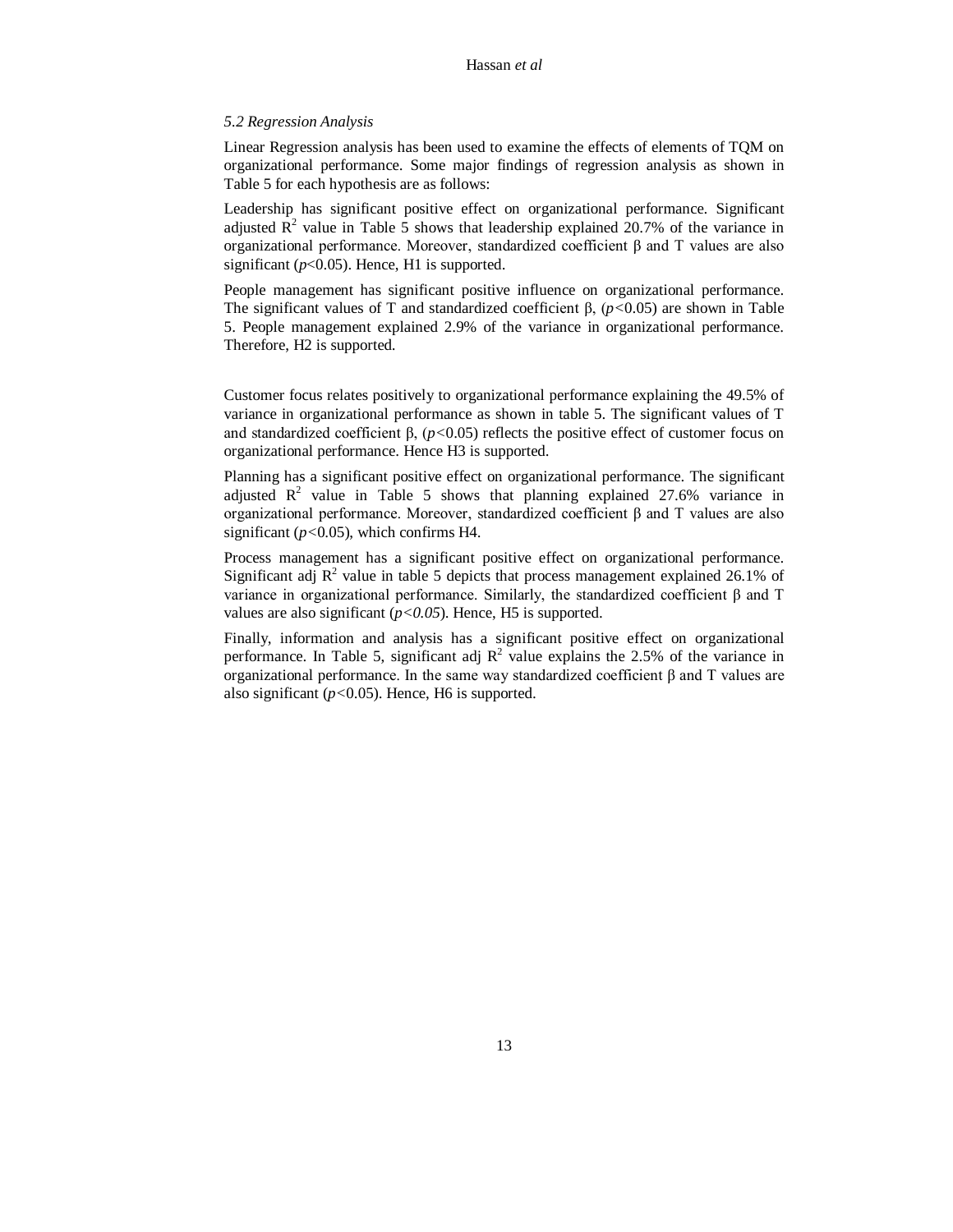| <b>Hypotheses</b> | P              | Adjusted | Standardized        | t      |
|-------------------|----------------|----------|---------------------|--------|
|                   |                | $R^2$    | coefficient $\beta$ |        |
| H1                | .0             | .207     | .460                | 6.510  |
|                   | 0 <sub>0</sub> |          |                     |        |
| H2                | $\Omega$ .     | .029     | .187                | 2.389  |
|                   | 18             |          |                     |        |
| H <sub>3</sub>    | .0             | .495     | .706                | 12.534 |
|                   | 00             |          |                     |        |
| H4                | .0             | .276     | .530                | 7.847  |
|                   | 00             |          |                     |        |
| H <sub>5</sub>    | .0             | .261     | .515                | 7.561  |
|                   | 0 <sub>0</sub> |          |                     |        |
| H <sub>6</sub>    | $\Omega$ .     | .025     | .178                | 2.270  |
|                   | 25             |          |                     |        |
|                   |                |          |                     |        |

#### **Table 5: Regression Analysis**

#### **6. Discussion and Conclusion**

The study examines the impact of TQM elements i.e. leadership, people management, customer focus, process management, strategic planning and information & analysis on the organizational performance in manufacturing firms of Pakistan. Furthermore, research was conducted to know that whether these TQM constructs are reliable and valid for enhancing the organizational performance and which of the elements of TQM has greater influence on organizational performance. The sample drawn was 120 manufacturing companies of Pakistan. Findings of this study affirm its title that TQM elements play a vital role in achieving the higher organizational performance in manufacturing sector of Pakistan. Moreover, the results of correlation analysis portray that all the variables of the study except the information and analysis are positively and significantly correlated to dependent variable i.e. firm performance (see Table 5). However, the results demonstrate that customer focus is a quality management practice that influences greater to the organization performance comparing to other variables of this study. Customers are the central point for quality improvement. Customer satisfaction and meeting their requirements are key elements of quality management (Benson et al., 1991). That's why it is important for the companies to focus on customer needs and demands in order to remain successful. Anurangam et al., (2008) research also found that customer focus plays a vital role in improving the performance of the firms. Furthermore, results of the study support the work of previous researchers (Miyagawa and Yoshida 2010; Joiner 2006; Pinho 2007) in term of positive and significant relationship between the TQM and performance.

# *6.1 Managerial Implications*

Regarding managerial perspective, the results of this study empirically reveal the influence of the TQM elements comprising leadership, people management, process management, customer focus, information & analysis and strategic planning on the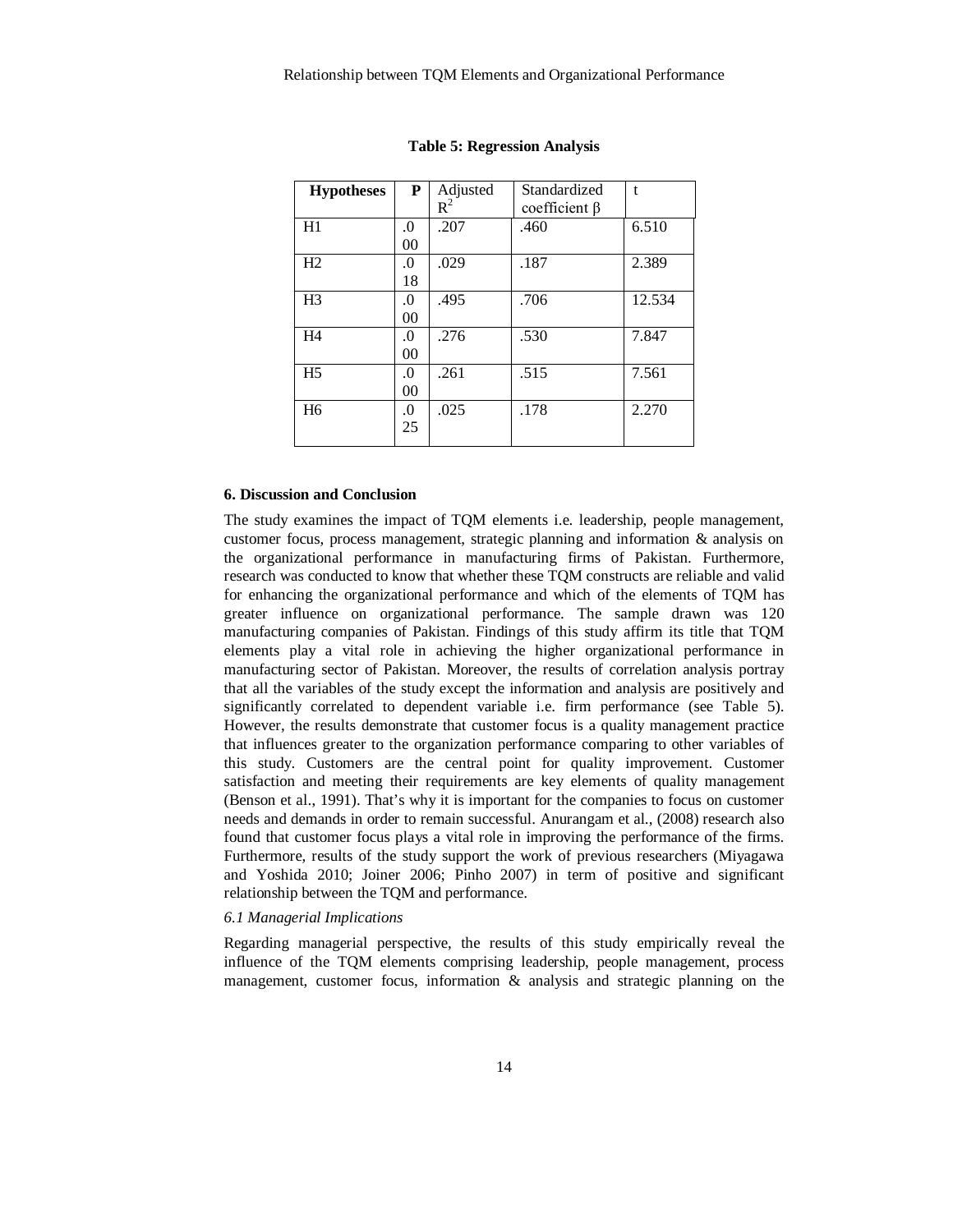organizational performance in the manufacturing sector of Pakistan. Therefore, companies should develop reward and recognition programs to motivate employees to participate in different activities and provide better opportunities such as teamwork, better communication and give feedback to employees. Role of top management is also considered as very important for the successful implementation of TQM. Managers are responsible for building strong relationship between employees and customers. Leadership is also responsible to make quality improvement in planning to determine organizational objectives, goals and vision. Moreover, they are also responsible to determine the organizational culture and make plans to implement the continuous improvement programs in order to meet customers' expectations. Priorities of employees should meet for the purpose to enhance net profit & revenue and to reduce quality costs. Thus effort drawn in all variables of TQM will be fruitful for the firm's performance.

Based upon above discussion, this study is of great importance for the managers and administrators as it provides important guidelines for improving performance. The empirical evidence in shape of association between the elements of the TQM and organizational performance shows that the firms that give importance and resources to TQM can achieve higher level of performance in the organization.

# *6.2 Further Research Implications*

Though this research is large and comprehensive yet it also suffers from some limitations. Firstly, the data is collected using questionnaire technique. Most of the people may not take it seriously; hence provide information based on their perception which may lack factual position. Therefore structured interviews should be done for quality of information to be obtained. Secondly, information related to the 'customer focus' was obtained from the respondent rather than the customers themselves. Due to this, data might not be reliable and research findings can be biased. Therefore in future, information relating to customer should be obtained from customers themselves. Lastly this study examines different large manufacturing sectors containing Beverages, Pharmaceuticals, Chemicals, Textile, Electronics, Cement sector and others (oil and ghee mills, sugar mills and plastic factories) but it exclude the small and medium enterprises (SMEs). So, in order to find more comprehensive relation between TQM and organization performance in manufacturing sector of Pakistan SMEs should also be considered in future research.

#### **REFRENCES**

Abdullah, M. M. B., Tari, J., and Akhtar, S. (2010). The effect of soft factors and quality improvement on performance of Malaysia's electrical and electronics industry'. *International Journal of Management Science and Engineering Management, 5*(1), 39- 43.

Almansour, Y. M. (2012). 'The impact of total quality management components on small and medium enterprises'financial performance in jordan'. *Journal of Arts, Science & Commerce 3*(1), 5: 87-91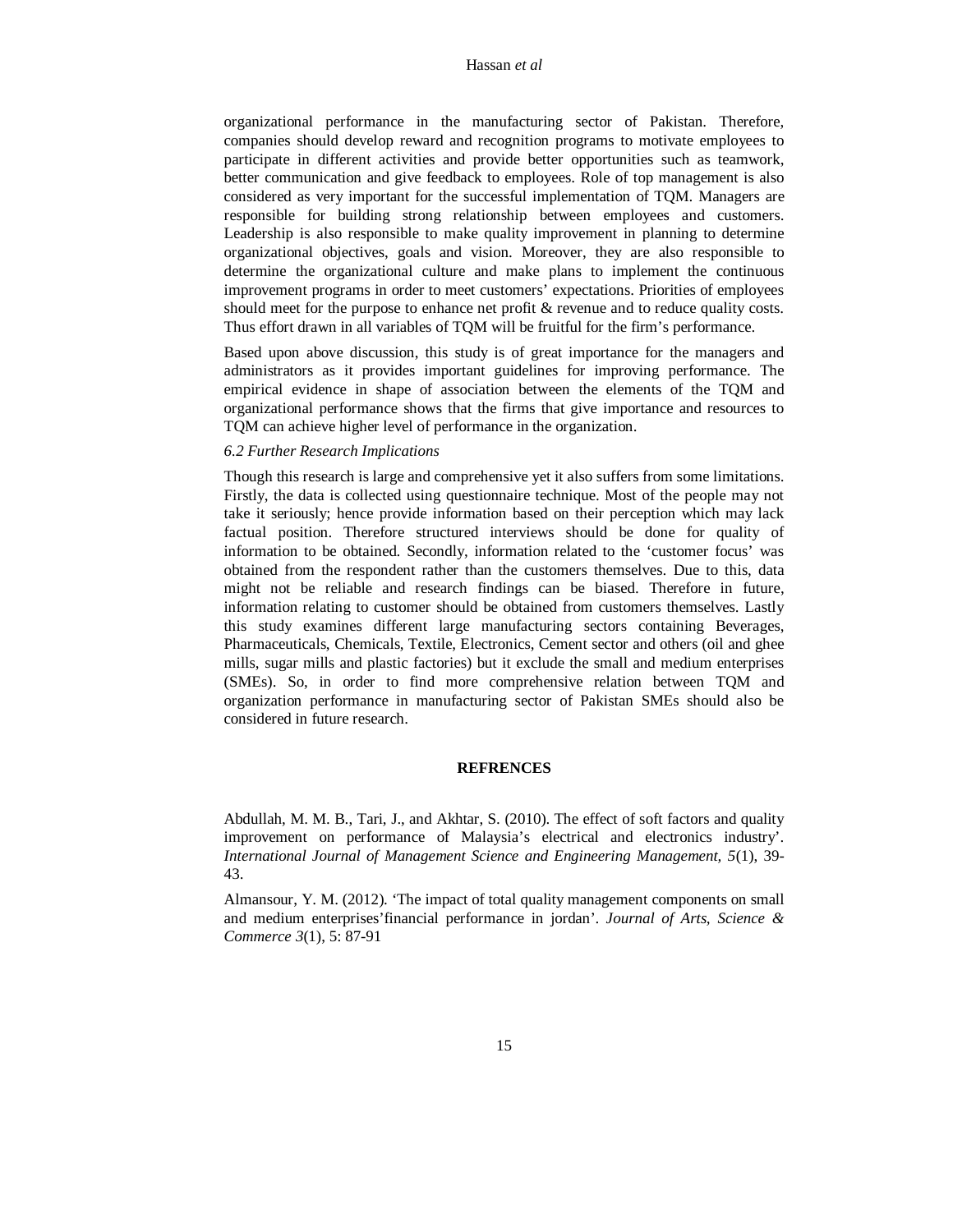Al-Swidi, A. K., and Mahmood, R. (2012). Total Quality Management, Entrepreneurial Orientationand Organizational Performance: The Role of Organizational Culture. *African Journal of Business Management*, 6(13), 4717-4727.

Arumugam, V., K. B. Ooi, K.B. and Fong T.C. (2008). "TQM practices and quality management performance: An investigation of their relationship using data from ISO 9001: 2000 firms in Malaysia." *The TQM Journal* 20(6): 636-650.

Asikhia, O. (2010). "Customer Orientation and Firm Performance among Nigerian Small and Medium Scale Businesses.*" International Journal of Marketing Studies*, 2(1): 197- 205.

Atuahene‐Gima, K., Slater, S. F., and Olson, E. M. (2005). 'The Contingent Value of Responsive and Proactive Market Orientations for New Product Program Performance'. *Journal of product innovation management, 22*(6), 464-482.

Benson, P.G., Saraph, V.J. and Schroeder, G.R. (1991), "The effects organizational context on quality management: an empirical investigation", Management Science, 37(9), 1107-24.

Choi, T. Y., and Eboch, K. (1998). The TQM paradox: relations among TQM practices, plant performance, and customer satisfaction. *Journal of Operations Management, 17*(1), 59-75.

Das, A., Paul, H., and Swierczek, F. W. (2008). Developing And Validating Total Quality Management (TQM) Constructs in the Context of Thailand's manufacturing Industry. *Benchmarking: An International Journal*, 15(1), 52-72.

Dean Jr, J. W. and D. E. Bowen (1994). "Management theory and total quality: improving research and practice through theory development." *Academy of management review*: 392-418.

Delaney J.T. and Huselid M.A. (1996). The impact of human resource management practices on perceptions of organizational performance, Acad. Manage. J., 39(4): 949- 969.

Delery JE, Doty DH (1996). Modes of Theorizing in Strategic Human Resources Management: Tests of Universalistic, Contingency, and Configurational Performance Prediction. Acad. Manage. J., 39: 802-835.

Deming, W. E. (1986). "Out of the crisis, Massachusetts Institute of Technology." *Center for Advanced Engineering Study*, Cambridge, MA: 510.

Demirbag, M., Tatoglu, E., Tekinkus, M., and Zaim, S. (2006). An analysis of the relationship between TQM implementation and organizational performance: evidence from Turkish SMEs. *Journal of Manufacturing Technology Management, 17*(6), 829- 847.

Fotopoulos, C. V., and Psomas, E. L. (2010). The structural relationships between TQM factors and organizational performance. *The TQM Journal, 22*(5), 539-552.

Hackman, J. R., and Wageman, R. (1995). Total quality management: Empirical, conceptual, and practical issues. *Administrative Science Quarterly, 40*(2), 309-342.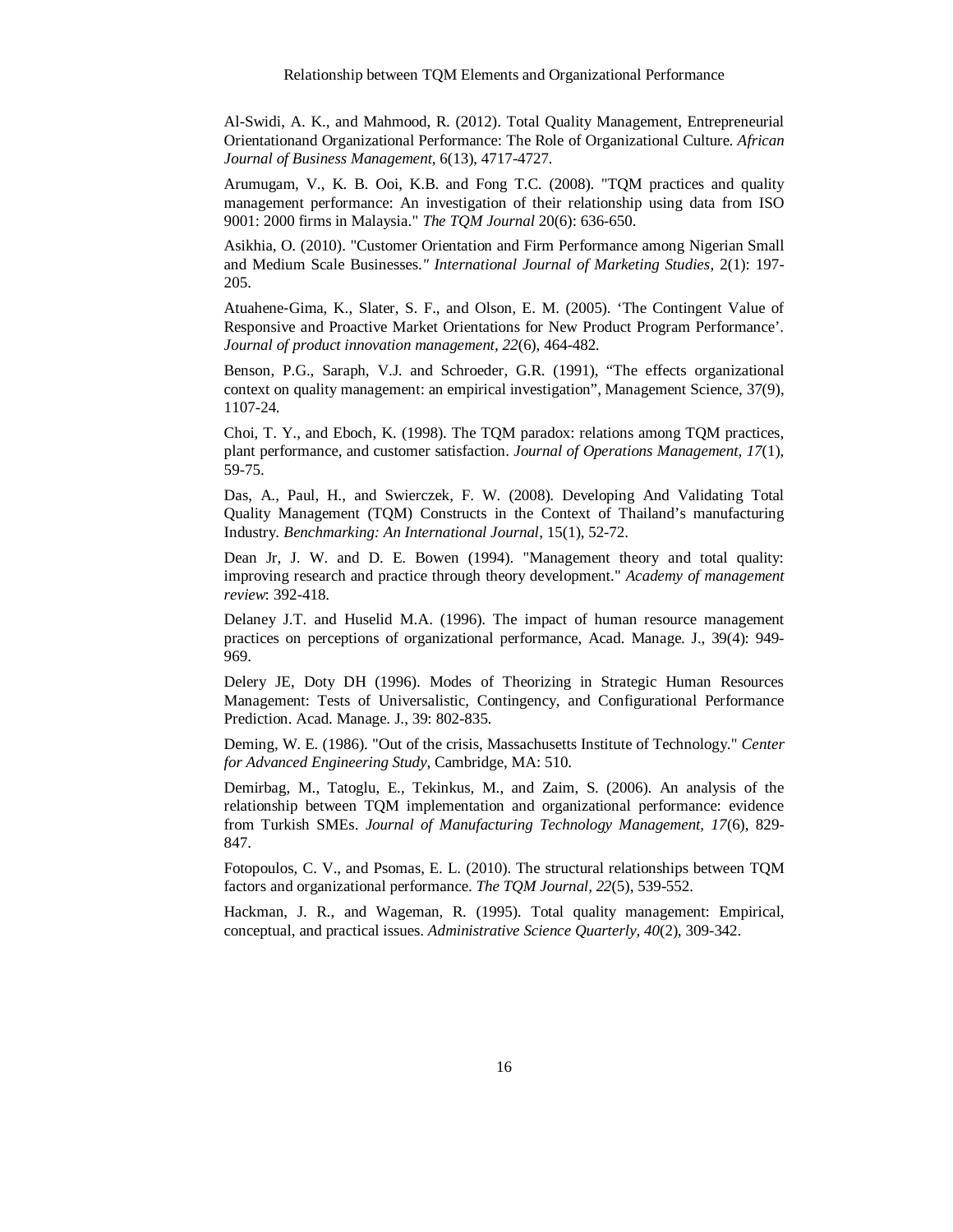Hassan, M., Mukhtar, A., Qureshi, S. U., and Sharif, S. (2012). Impact of TQM Practices on Firm's Performance of Pakistan's Manufacturing Organizations. *International Journal of Academic Research in Business and Social Science, 2(10), 232-259.*

Hoang, D. T., Igel, B., and Laosirihongthong, T. (2010). Total Quality Management (TQM) Strategy and Organizational Characteristics: Evidence from a Recent WTO Member. *Total Quality Management*, 21(9), 931–951.

Joiner, T. A. (2007). "Total quality management and performance: the role of organization support and co-worker support." *International Journal of Quality & Reliability Management,* 24(6), 617-627.

Jung, J. Y., and Wang, Y. J. (2006). Relationship between total quality management (TQM) and continuous improvement of international project management (CIIPM). *Technovation, 26*(5), 716-722.

Juran, J. M. (1989). "Leadership for quality: An executive handbook." *The Free*.

Keah-Choon Tan, Vijay R. Kannan, Robert B. Handfield and Soumen Ghosh, (1999) "Supply chain management: an empirical study of its impact on performance", International Journal of Operations & Production Management, 19(10), 1034 – 1052.

Khan, M. A. (2011)"Total Quality Management And Organizational Performance-Moderating Role Of Managerial Competencies." *International Journal Of Academic Research*, 3(5), 453-458.

Khanna, H. K., Laroiya, S. C., and Sharma, D. D. (2010). Quality Management in Indian Manufacturing Organizations: Some Observations and Results from a Pilot Survey. *Brazilian Journal of Operations & Production Management*, 7(1), 141-162.

Kotler P. (2004). *Marketing management: Analysis, planning and control.* (12th ed.).Englewood Cliffs, NJ: Prentice-Hall Inc. (Chapter 11).

Li C (2000). Human Resource Management-12 Lessons. Taipei: Bookzone.

Merino-díaz De Cerio, J. (2003). Quality management practices and operational performance: empirical evidence for Spanish industry. *International Journal of Production Research, 41*(12), 2763-2786.

Miyagawa, M., and Yoshida, K. (2010). TQM practices of Japanese-owned manufacturers in the USA and China. *International Journal of Quality & Reliability Management, 27*(7), 736-755.

Obiwuru Timothy, C., Okwu, A. T., Akpa, V. O., and Nwankwere, I. A. (2011). Effects of Leadership Style on Organizational Performance: A Survey of Selected Small Scale Enterprises in Ikosi-Ketu Council Development Area of Lagos State, Nigeria. *Australian Journal of Business and Management Research, 1*(7), 100-111.

Salaheldin, S. I. (2009). "Critical success factors for TQM implementation and their impact on performance of SMEs." *International journal of productivity and performance management,* 58(3): 215-237.

Samson, D. and M. Terziovski (1999). "The relationship between total quality management practices and operational performance." *Journal of operations management,* 17(4): 393-409.